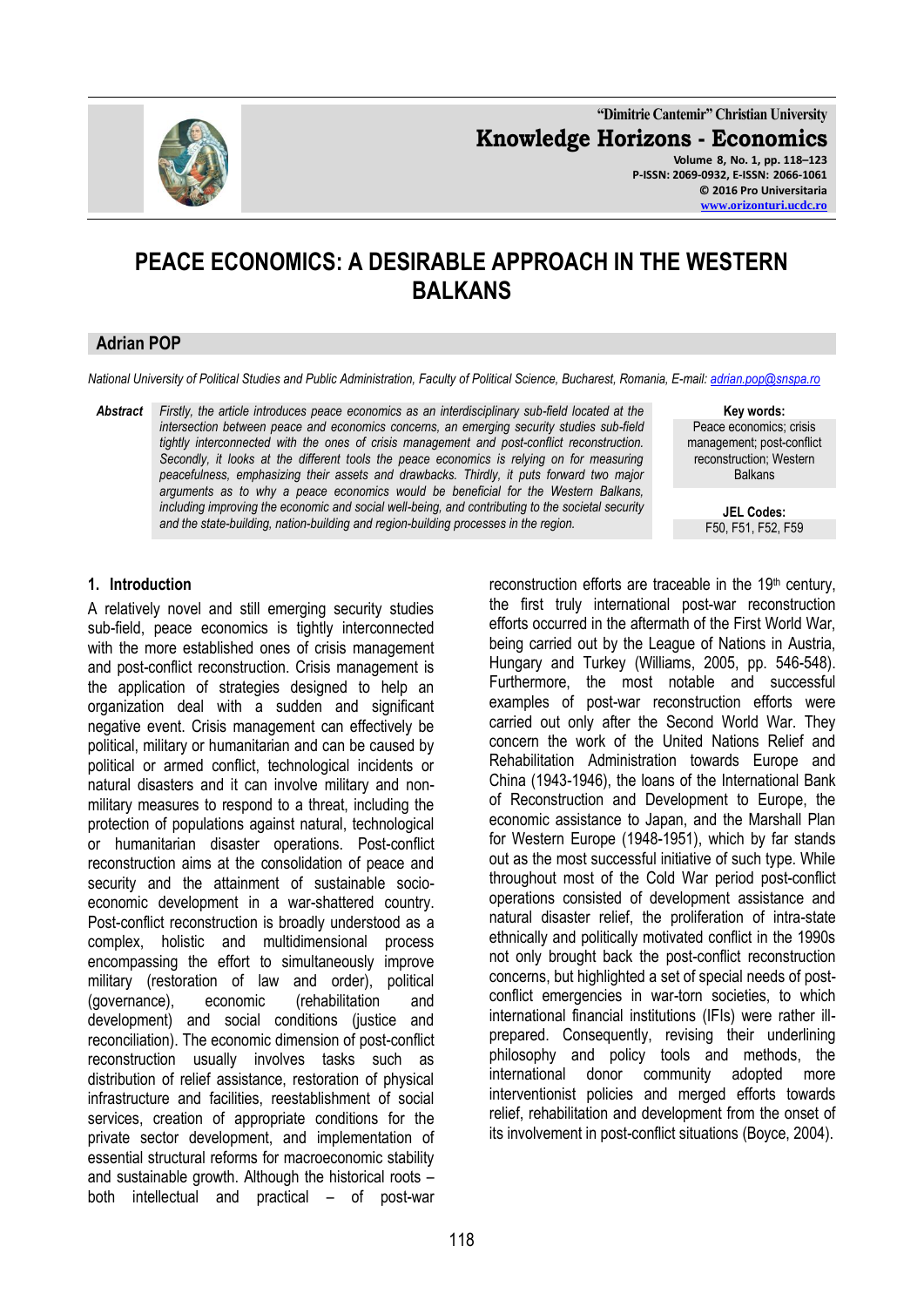### **2. What is peace economics**

As an interdisciplinary sub-field located at the intersection between peace and economics concerns, peace economics is defined as the "economic study and design of political, economic, and cultural institutions, their interrelations, and their policies, to prevent, mitigate, or resolve any type of latent or actual violence or destructive conflict within and between societies" (Brauer and Dunne, 2012, p. 145).

Where does peace economics stand in relation to crisis management and post-conflict reconstruction? First, peace economics shares commonalities with both crisis management and post-conflict reconstruction as it aims both to mitigate and resolve any form violence or conflict, and to improve the overall situation leading to a sustainable peace. However, its remit is larger than both crisis management and post-conflict reconstruction comprising a more comprehensive and robust set of institutional measures spanning from the economic field, to the social, political and cultural fields, and from conflict prevention and mitigation, to reconstruction and sustainable peace programmes implementation. Second, peace economics addresses all forms of violence, including direct, structural, cultural, symbolic, and market/drug market violence. Direct violence includes observable incidences of self-directed, interpersonal or collective violence, including physical, verbal or psychological acts that inhibit or insult our basic needs and/or physical persons. Described by Johan Galtung as the "avoidable impairment of fundamental human needs or life which makes it impossible or difficult for people to meet their needs or achieve their full potential," direct violence involves the use of physical force, like killing or torture, rape and sexual assault, and beatings or the threat to use force. Structural violence exists when some groups, classes, genders, nationalities, etc are assumed to have, and in fact do have, more access to goods, resources, and opportunities than other groups, classes, genders, nationalities, etc, and this unequal advantage is built into the very social, political and economic systems that govern societies, states and the world (Galtung, 1969). Structural violence is systemic in the sense that harming people by preventing them from meeting their basic needs is an in-built feature of a given social structure or social institution. Cultural violence refers to aspects of a culture that can be used to justify or legitimize direct or structural violence in religion and ideology, language and art, science and law, media and education, making violence acceptable (Galtung, 1990). Symbolic violence, also referred to as "soft" violence, is a derivative from the concept of symbolic power which was first introduced by French sociologist Pierre Bourdieu to account for the tacit and almost unconscious modes of cultural/social domination

occurring within the every-day social habits maintained over conscious subjects. Symbolic violence accounts for the misrecognized acts of violence that include soft forms of violence that have discriminatory or injurious meaning or implications such as gendered, class and racist practices, and institutionalized modes of "discipline and punishment" which could be seen as expressions of a certain shared habitus. Symbolic violence is essentially the imposition of categories of thought and perception upon dominated social agents who then take the social order to be just. It is the incorporation of unconscious structures that tend to perpetuate the structures of action of the dominant social order. As it is embedded in the very modes of action and structures of cognition of individuals, and imposes the spectre of legitimacy in the social order, symbolic violence is much more powerful than direct violence (Wacquant, 2008). Market violence is the use of direct violence in the business operations of profitmaximising exchange activity. The notion of market violence transcends the classic guns-versus-butter dichotomy by discarding the assumption that appropriative activity is distinct from productive activity and by underlining the fact that some criminal organisations are using violence for economic reasons (Hagerty, 2013). The drug market violence is a particular case of market violence which often negatively influences post-conflict reconstruction and sustainable peace processes. As put forward by Paul Goldstein back in 1985, drugs and violence are related in three main ways, namely psycho-pharmacologically, systematically and economic compulsively. However, recent empirical research suggests the narrative framework as a fourth way of explaining the drugsviolence nexus. The narrative framework unpacks the meanings commonly held and understood by drug users and street offenders (Jacques and Allen 2015). Moreover, recent research suggests that not only drug consumption and addiction increase the incidence of violence, but drug prohibition and its enforcement also increase the drug market-related violence (Copes *et al.*, 2015).

For the purpose of this article is useful to make a distinction between the concepts of peace and peacefulness. Peace refers to the idealised concept of absence of violence and conflict, whereas peacefulness refers to the degree of its manifestation in reality. Lately, the sub-field of peace economics has made great strides in measuring peacefulness and demonstrating its profitability. Thus, the benefits of peace to business and good business to peace are measurable and scalable. The peace metrics used in peace economics includes a number of innovative tools. A social phenomenon previously considered unmeasurable, peacefulness has its own tool of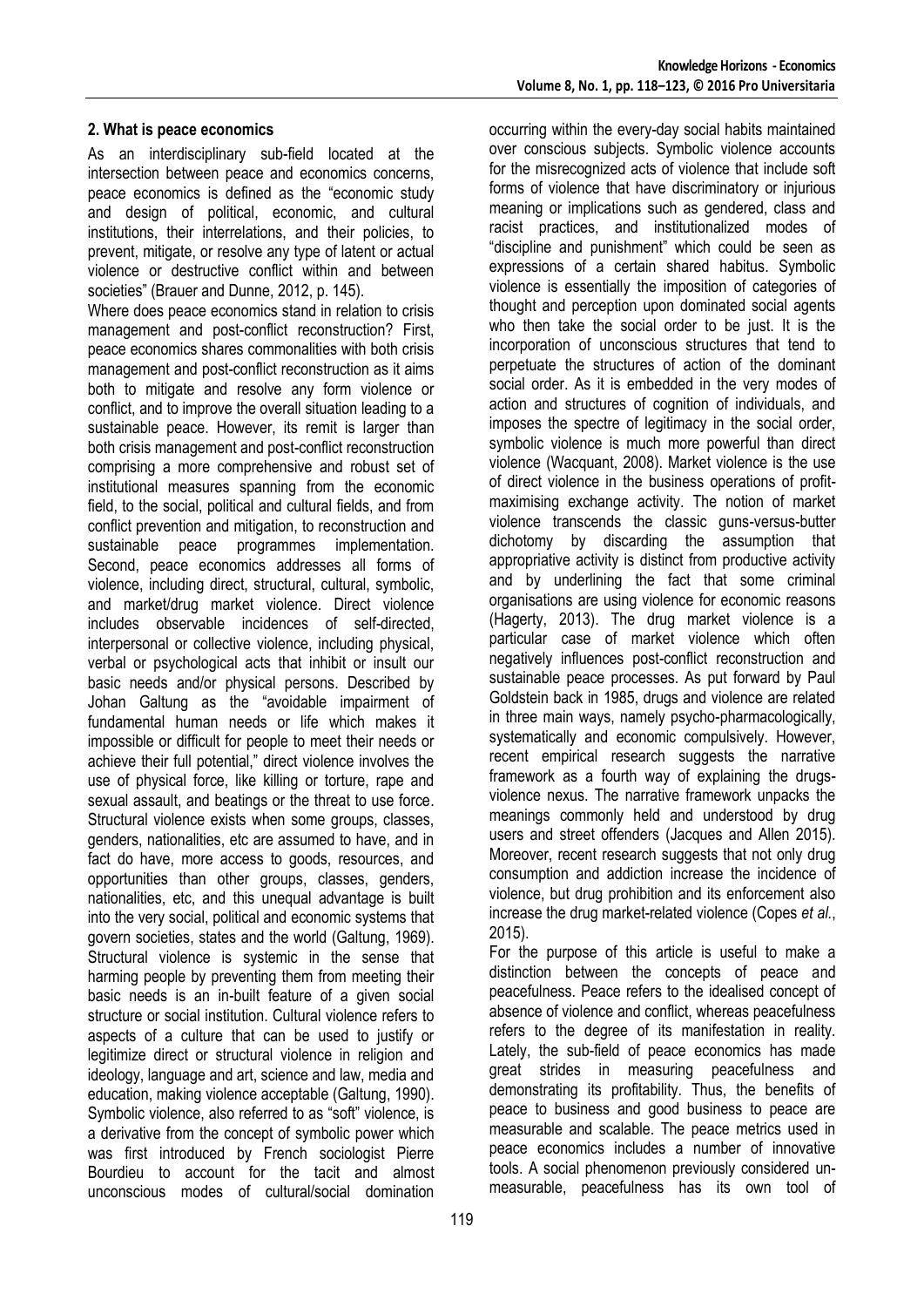measurement, i.e. the Community Peace Index (CPI), which measures change in feelings of peacefulness across members of a community. In its turn, the Global Peace Index (GPI) produced by the Institute for Economics and Peace (IEP) and introduced in 2007 is a tool to rank the world's countries in order of their peacefulness. The GPI quantifies the negative peace, i.e. the absence of direct violence or fear of direct violence. Last but not least, the Positive Peace Index (PPI) quantifies the positive peace, i.e. the presence of the attitudes, institutions and structures that ensure freedom from all forms of violence and the development of a sustainable social system (Institute for Economics and Peace, 2011).The positive peace, as a more robust concept of peace, underlines the fact that there are a number of distinct aspects of development and social sustainability that correlate significantly with the absence of direct violence. Useful as it is, the current peace metrics has, nonetheless, its own shortcomings, which include the potential for a Western rich-country bias in the formulation of indicators and collection of data, and the failure to address gender equity as a component of peacefulness (Hallonquist, 2013). Domestic violence and violence against women are acts of direct violence that should be included in assessments of both negative and positive peace. In fact, the larger the gender gap between the treatment of men and women in a society, the more likely a country is to be involved in intra and interstate conflict, to be the first to resort to force in such conflicts, and to resort to higher levels of violence. Furthermore, aggregating data across ethnic divisions conceals the differences various ethnic groups may have in experiencing peacefulness – as, for example, in the case of Kurdish citizens in Turkey (May, 2013). Thus, current challenges to measuring peace include appropriate definitions and units of analysis, reliable data sources and collection, and meaningful aggregation, i.e. taking into account differences various ethnic groups may have in experiencing peacefulness, and aggregating data not only at the country, but also local level. Additionally, as some of the common indicators are based in state-centric definitions of conflict, there is a somewhat arbitrary distinction between a lack of peacefulness that results from organised armed conflict and that resulting from organized crime.

More often than not, the private sector's active involvement is a characteristic feature of peace-building initiatives. Although is difficult to assess which types of business are more peace enhancing than others, it is safe to say that overall businesses have positively influenced prospects for lasting peace. There is a wide variety of businesses that operate in conflict-affected countries and regions. Because of their size, resources and visibility, the transnational corporations have an important role to play. They may be a key source of direct investment and their choice of business models and practices could make a difference in local business ethics. Private security companies play also an increasing role especially with regards to relevant policies including counter-terrorism and counter-piracy. But transnational corporations and private security companies are not the only kind of businesses and may not necessarily be the most important in a conflictsensitive area. Local businesses may well have greater impact on local economies and may have greater desire to promote practices that create stability and peace. In war-shattered societies the private sector is involved in the provision of food, shelter, health care and education. However, businesses and market-based systems too often exclude groups of people from accessing their needs, thus creating negative results along with positive ones. For instance, extractive industry firms have often been identified as creating tensions that make civil war more likely. Their central economic resource is control of a specific territory. Revenues from resource-rich countries have also been recognized to create a "resource curse" that amplifies corruption and inequities in society. However, the original intent of market based businesses was to efficiently supply those goods, thus non-violently solving conflicts over scare resources. Empirical studies show that businesses' successful collective impact relies on infrastructural support-coordination, logistics and resources from a central source (Schlehuber, 2013). Taking into consideration the fact that the private sector excels at leadership, communications, resource management and logistics, infrastructural support is an ideal role for businesses in building peace. Examples of successful private sector peace-building efforts include monitoring supply chains for sustainability and conflict sensitivity, lobbying governments, and using creative human resources policies to bring parties together. Other cases in which firms were active players in peace-building initiatives have highlighted as winning solutions engagement with ethnic-based unions for labour reform, negotiations support, technical support, behind-the-scenes shuttle diplomacy, and the involvement of international actors (Makgetla, 2013). To be sure, in some cases, there were risks associated with the businesses' engagement in the peace process, from the loss of clients and governments contracts to possible imprisonment. However, due to the increasing labour unrest, the rising cost of labour disputes was a key point at which different segments of the private sector converged on similar engagement. By sharing power with political and labour leaders, businesses created a win-win situation characteristic of a positivesum game. The financial constraints imposed by the economic and financial crisis to governments and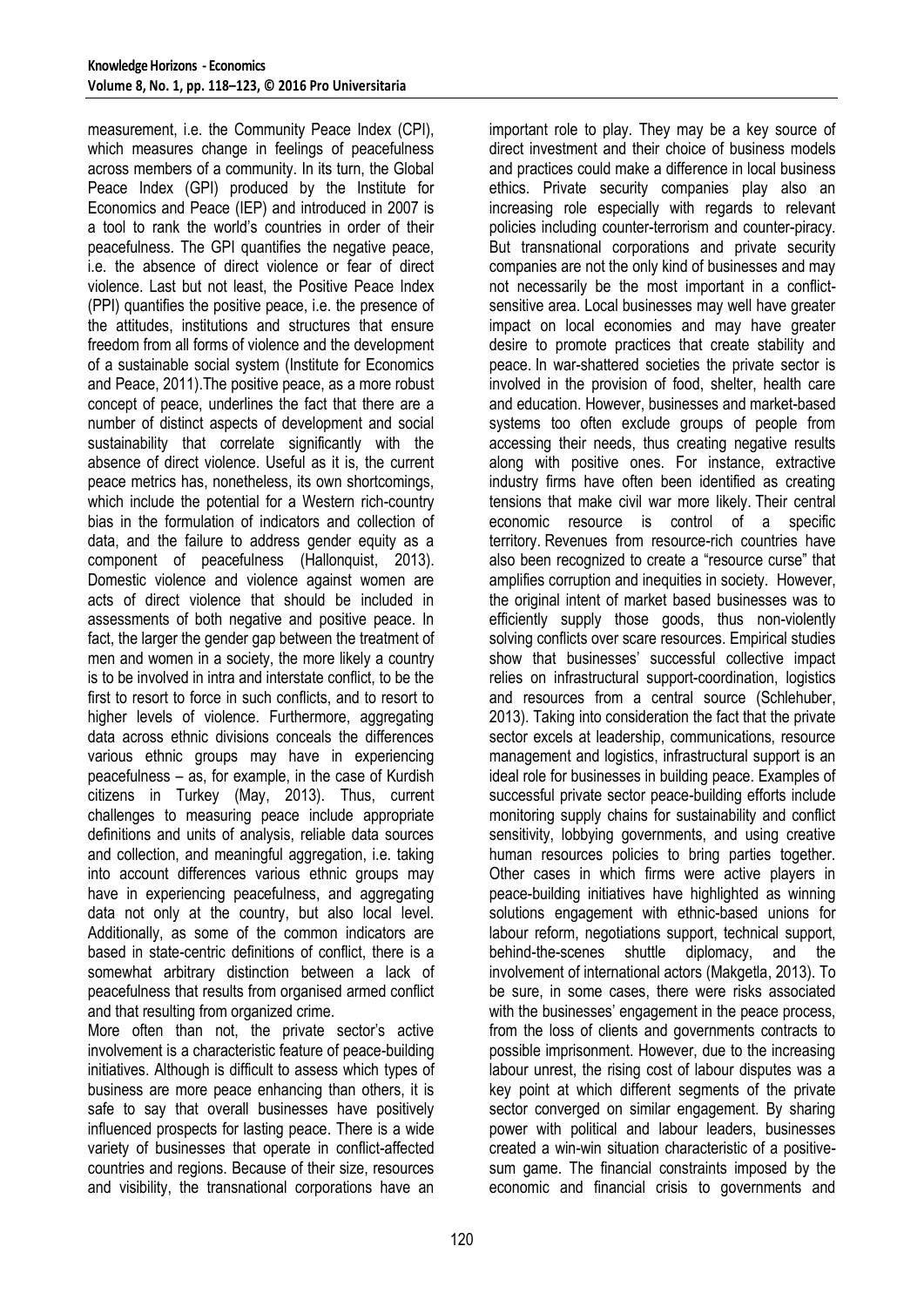private sector alike led, among other things, to a heightened awareness of the crucial importance of the public-private partnerships (PPPs) in the successful implementation of peace-building initiatives.

### **3. Why one needs peace economics in the Western Balkans**

There at least two major arguments and opportunities in favour of promoting and implementing a peace economics approach in the Western Balkans.

### *3.1. Improving the economic and social well-being of the region*

As the economies of the Western Balkans were rather late in entering the financial and economic crisis, they are likely also to be late in getting out of it. To what extent a specific country has experienced the crisis harder has depended to a large extent on its vulnerability to it. More vulnerable have been those countries with a greater level of indebtedness, lower liquidity reserves, lower investments and a reduced inflow of income. For instance, whereas Croatia and Montenegro have acquired a significant hard currency inflow from summer tourist activities, Bosnia and Herzegovina (BiH) and Kosovo have remained largely dependent on a high level of foreign financial aid to cover their budget deficits. Similarly, in terms of social well-being there are significant disparities within region, with Croatia far ahead the average standard and Kosovo far behind it. However, overall, the region remains one of the poorest in Europe (Štiblar, 2009, pp. 178, 190).

The crisis hit hard particularly Bosnia and Herzegovina (BiH), forcing it to ask for the IMF's help in order to avoid an economic collapse. However, the IMF's stiff conditionality has directly affected the social stability of the country, leading to social tensions. Moreover, the crisis has aggravated disparities in investment and unemployment between the Bosnian-Croat entity and Republika Srpska as well as the citizens' involvement in the grey economy. Furthermore, with a dramatic 44.1 per cent, in 2013 BiH scored the highest in unemployment rate among the seven former Yugoslav countries. Another heavy blow to BiH's economy was inflicted by Croatia's joining the European Union starting the 1<sup>st</sup> of July 2013, due to the fact that Croatia has been the most important commercial partner of BiH and the Bosnian products have not fulfilled the European standards. By the beginning of February 2014, the high levels of poverty, unemployment and corruption combined with the social consequences of the failures in the privatization of big companies triggered a series of protests and riots in key urban centres of the country, labelled by some media outlets and politicians as the Bosnian Spring.

#### *3.2. Contributing to the societal security and the state-building, nation-building and the regionbuilding processes in the Western Balkans*

As underscored by Barry Buzan, "societal security concerns the sustainability, within acceptable conditions for evolution, of traditional patterns of language, culture and religious and national identity and custom" (Buzan, 1991, pp. 19-20). By contrast, societal insecurity "exists when communities of whatever kind define a development or potentiality as a threat to their survival as a community" (Buzan *et al*., 1998, p. 119). Even more than in other parts of Europe, in the Western Balkans "many local conflicts are related to vertical competition between nations-states and minoritiesnations" (Buzan, *et al.*, 1998, p. 132) whose integrating or secessionist-"regionalist" projects drag them "toward either wider or narrower identities" (Buzan, *et al*., 1998, p. 120). Back in 1998, Buzan, Wæver and de Wilde predicted that societal insecurity "will be of increasing importance" (Buzan, *et al.*, 1998, p. 139) compared to other security sectors. In retrospect, one can safely conclude that history has fully confirmed their prediction, at least as far as the Western Balkans is concerned.

As evinced first in the cases of Bosnia and Herzegovina (1995), Eastern Slavonia, Baranja and Western Sirmium (1996) and Kosovo (1999), since the mid-1990s, peace-building and reconstruction of warshattered societies in the Balkans have increasingly taken the shape of de facto international trusteeships. Viewed by some analysts "as a fundamental or semifundamental institution of international society," the international trusteeship is defined as "the temporary (although sometimes relatively permanent) assumption of governmental authority over a territory and its population by the UN or other representatives of the international community based on a relatively stable and institutionalized set of habits and practices shaped towards the comprehensive reconstruction of war-torn societies and the management of contested territories with the declared aim of promoting the (re)establishment of orderly and just affairs in domestic society, the normalization of its international relations, and a progression to self-rule or, sometimes, independence from the former sovereign authorities" (Knudsen and Lausten, 2006, p. 9).

In Bosnia and Herzegovina (BiH), the multi-ethnic equilibrium remains fragile as the political institutions in the country are still fairly weak and the badly needed and once heavily talked to Dayton 2 Agreement failed to materialize. Moreover, against the background of population's high level of trust in the ethnic-based political parties and nationalists leaders, talks of ethnicbased secession along the line of major ethnic groups (Bosnians, Croats and Serbs) are a recurring topic of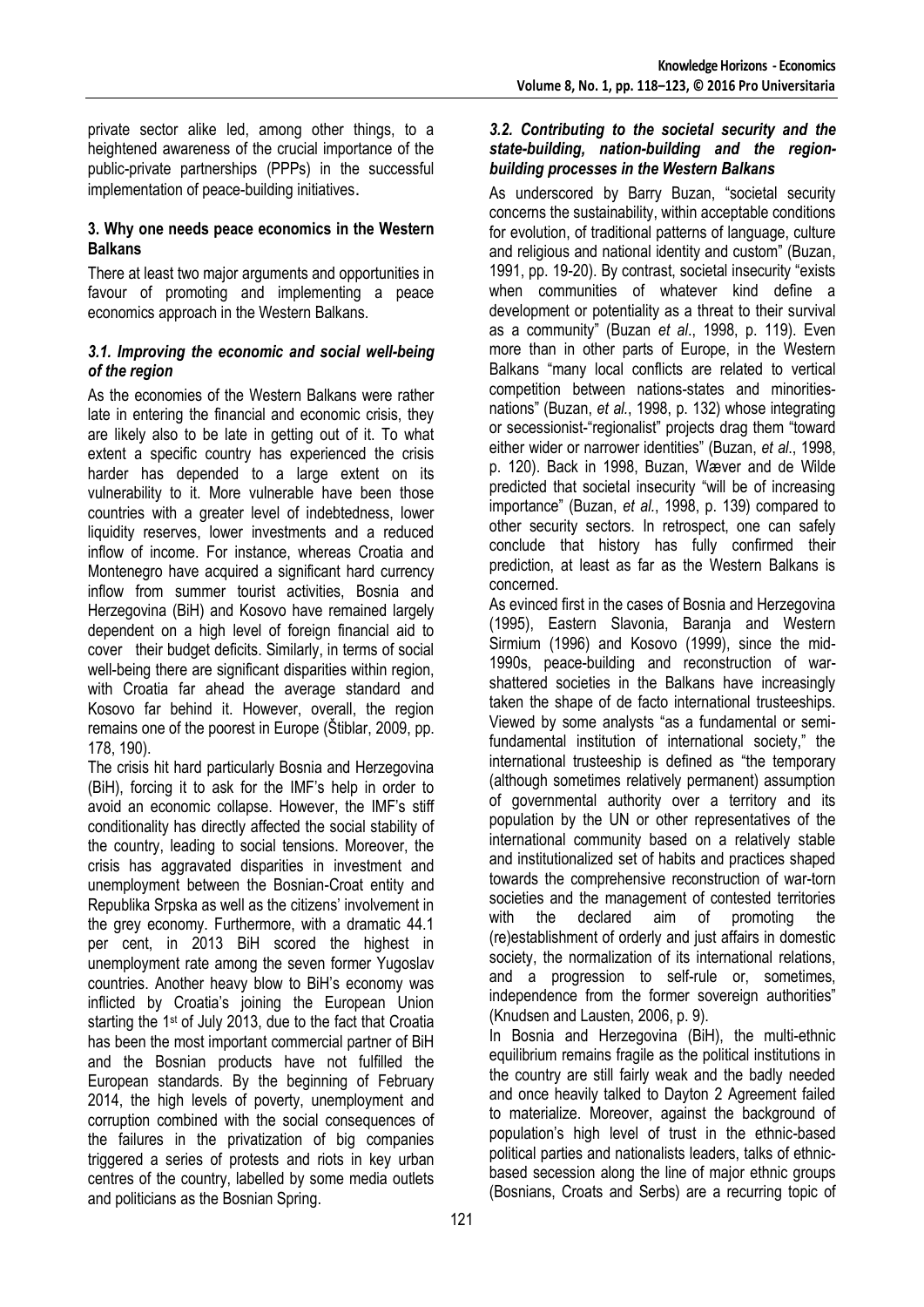conversation. Symptomatically, although overall BiH has become the most improved country over the last decade or so among the former Yugoslav countries according to The Fund for Peace's *The Fragile States Index 2014*, the country's score for Factionalized Elites has remained unchanged, and the Human Rights and Rule of Law score has actually worsened. That's why in BiH peace-building and reconciliation processes are as significant today as ever (Brisard, 2014, pp. 35-36).

The Republic of Kosovo (since 17 February 2008), although recognized by 110 countries is still unrecognized by five EU Member States, i.e. Cyprus, Greece, Romania, Slovakia and Spain, and, more importantly, by two permanent members of the UN Security Council, i.e. Russia and China. In fact, the international community continues to be divided on the issue of the international recognition of Kosovo. The Serbian-Kosovar bilateral agreement through which Prishtina and Belgrade have committed themselves to solve much of their disagreements was reached only after serious EU mediation efforts and painful concessions by the two parties which came to realize that commitment to European values was the only way forward for leaving behind the destructive logic of their troubled past and move towards reconciliation. With paltry investment and a staggering ten per cent unemployment rate, Kosovo is facing dire economic and financial difficulties. The unresolved situation in Mitrovica, the divided northern part of Kosovo over which both Serbia and Kosovo, formally or informally, exercise their authority, presents further problems for the bilateral relations of the two neighbouring countries. Immediately adjacent to Kosovo, the predominantly ethnically Albanian Preševo Valley region in southeastern Serbia expressed its resolve at least for more autonomy from Serbia. Once actively pursuing autonomy, and ultimately independence from Serbia, lately this region has limited its push for more autonomy to claims and talks for more self-determination, although insurgency episodes have occasionally taken place within the region. Plagued by economic stagnation, stunning unemployment, lack of education and job opportunities in Albanian language and brain drain, the region has experienced a heavy depopulation, with many residents looking for better opportunities in Kosovo, Albania or the Former Yugoslav Republic of Macedonia (FYROM).

While the Bosnian dominated Sandžak region wants to remain a part of Serbia, the political interests within the region wary, as some political leaders are advocating for better integration whereas others are demanding more autonomy from Serbia. What's more, against the background of the Arab Spring, a key Bosnian leader advocating for Sandžak's political autonomy has threatened Belgrade that uprisings similar to those in northern Africa could take place if Belgrade continues with its policies of neglect towards the southern region of the country.

These and other possible examples testify for the fact that the state-building, nation-building and regionbuilding processes in the Western Balkans are far of being over and the businesses have ample leeway of involvement in fostering a sustainable peace environment in the region.

## **4. Conclusions**

In the nowadays complex and interdependent world, there is an increasing need to align incentives for business and peace-building and for firms to integrate peace-building into their core business operations. Although the international community has frequently underlined the importance of the interface between security and business, the practical implementation of a security approach that bridges the gap between these sectors has been rather poor. The peace economics comprise a more inclusive and robust set of institutional measures than both crisis management and postconflict reconstruction, spanning from the economic field, to the social, political and cultural fields, and from conflict prevention and mitigation, to reconstruction and sustainable peace programmes implementation. Moreover, it addresses all forms of violence, including direct, structural, cultural, symbolic, and market/drug market violence. Despite international efforts to reconcile security with business and trade and a few success-stories, the peace-business nexus has failed to go beyond the rhetorical level. Via a peace economics approach, the Western Balkans offer to the international community the chance to integrate business with crisis management, conflict prevention and post-conflict peace-building into a coherent and successful development and peace-fostering strategy.

## **References**

1. Boyce, J.K. (2004). *The International Financial Institutions: Postconflict Reconstruction and Peacebuilding Capacities*. New York: Center on International Cooperation, New York University.

2. Brauer, J., and Dunne, J.P. (2012). *Peace Economics: A Macroeconomic Primer for Violence-Afflicted States.* Washington, D.C.: United States Institute of Peace.

3. Brisard, L. (2014). A Decade of Recovery: Bosnia and the Balkans Bounce Back. In *The Fragile States Index 2014*. Washington, D.C.: The Fund for Peace.

*4.* Buzan, B. (1991). *People, States and Fear: An Agenda for International Security Studies in the Post-Cold War Era.* 2d ed. Boulder: Lynne Rienner.